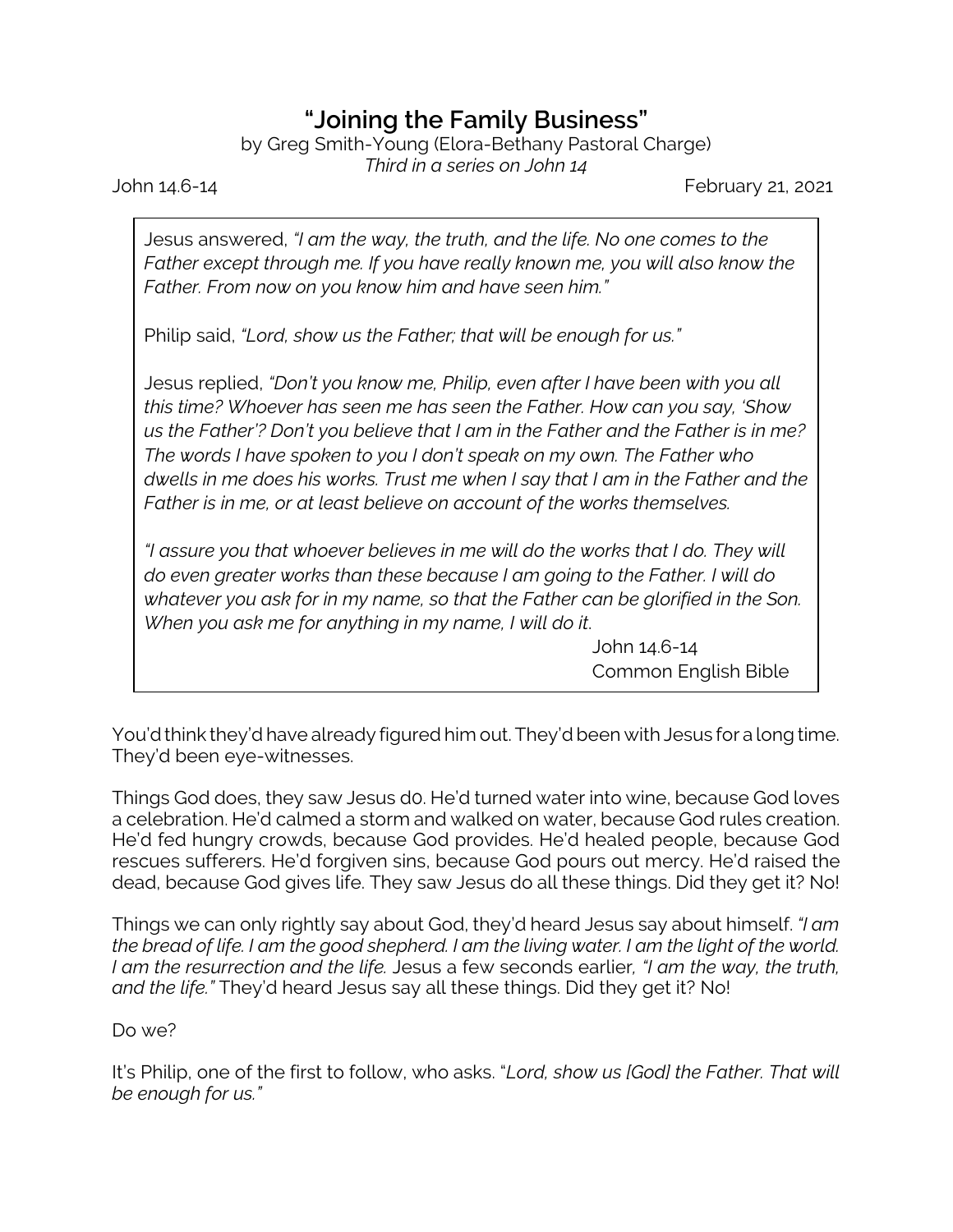I can hear Jesus pleading with them. Like, *"What more do I have to do to convince you?"*<sup>1</sup>

If we don't know who Jesus is, we won't know who we are. Nor will we do *what we can do*.

Remember Jesus talking about his "Father's house"? The Hebrew phrase is *bêt 'âb*. It's a building. It's also A family: dad, mom, children, adult sons, their wives and kids, unmarried daughters, grandparents, others too. 2 Like everyone else, Jesus grew up in a *bêt 'āb*: Mary, Joseph, their children. And they had a family business.<sup>3</sup>

Imagine young-man Jesus working away. Someone sees him. *"You must be Joseph's boy. You're a spitting image of him. Looking at you using those tools, the way you measure and cut, how your tongue sticks out . . . just like your dad."* Of course. As a boy Jesus watched his dad work, learned to do it with him, and now works like him.

Well, Jesus describes the Divine, which he is part of, as a father-and-son relationship. If he reminds people of Joseph, how much more does Jesus reflect God his Father. He's God's spitting image.

Jesus uses this human relationship to describe the God-relationship, butit's even more intimate, more unified.

*I am in the father and the Father is in me. If you have really known me, you know the Father. When you've seen me, you've seen the Father. What I say are the Father's words. The things I do are the Father working through me.*

III

Now, listen to what Jesus does next. He invites us to join this Divine family business! Those first disciples. You and me. All of us!

If you are running a construction business, don't hire me. If you're running the Godbusiness, would you hire those first disciples? Their following-Jesus resumes are spotty. They're pretty slow. When they're not getting in the way, they've gotten lost. They're all about to come crashing down.

Jesus has seen all this, and he knows what's going to happen. Still, he says:

II

<sup>1</sup> Frederick Dale Bruner, The Gospel of John, A Commentary (Grand Rapids: Eerdmans, 2012), 816.  $\overline{2}$ 

Philip J. King and Lawrence E. Stager, Life in Biblical Israel (Louiseville KY: Westminster John Knox Press, 2001), 39.

<sup>3</sup> The Bible uses a Greek word, *tekton,* to describe Jesus (and Joseph's) line of work. It had a broad meaning, beyond "carpenter." It could describe any job that involved fashioning things from materials. Given the relative shortage of trees around Nazareth at the time, some suggest it was likely Jesuswas a stone mason. See [aleteia.org/2019/02/08/were-jesus-and-joseph-really-carpenters](https://aleteia.org/2019/02/08/were-jesus-and-joseph-really-carpenters/).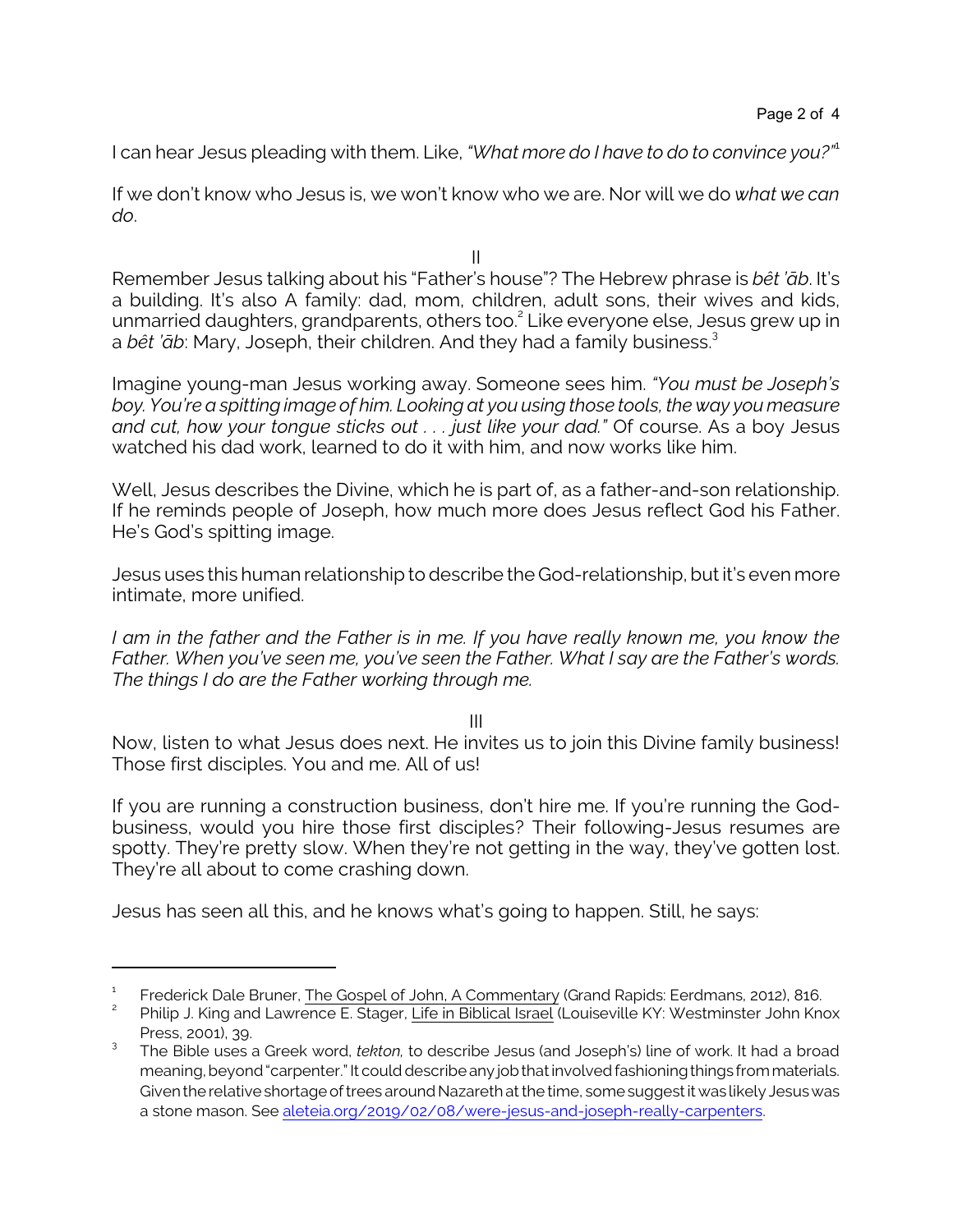*I assure you that whoever believes in me will do the works that I do. They will do even greater works than these because I am going to the Father. I will do whatever you ask for in my name, so that the Father can be glorified in the Son. When you ask me for anything in my name, I will do it*.

Is this one time we can say, with certainty, that Jesus was mistaken? $4$ 

We'll do more than him? He's ... fended off every temptation Evil could throw at him; faced down the world's brokeness and despair; carried away in himself the guilt and shame of everyone's sin; looked Death in the face and defeated it once and for all; and all that other stuff I mentioned earlier. There is God-work that only Jesus could do, and he did it.

However, the duration of his in-the-flesh working was only a few years. It's distance was only a few-days of walking. He completed everything he needed to do. Then he launched us into the ongoing work of living out his salvation within the life of the whole world, into every place, so it touches and transforms every person.

This is the God-family business. You're hired!

IV That's a risky HR decision. You know what we're like!

There's a prayer-poem, attributed to Teresa of Ávila (she lived in the 1500s in Spain). She probably did not write it.<sup>5</sup> Still, it's good.

> *Christ has no body but yours, No hands, no feet on earth but yours, Yours are the eyes with which he looks Compassion on this world, Yours are the feet with which he walks to do good, Yours are the hands, with which he blesses all the world. Yours are the hands, yours are the feet, Yours are the eyes, you are his body. Christ has no body now but yours, No hands, no feet on earth but yours, Yours are the eyes with which he looks compassion on this world. Christ has no body now on earth but yours.*

That's encouraging. What you do matters. Your actions can be holy.

Unfortunately, it can feed an unhealthy tendency some of us have.

<sup>4</sup> Bruner, 817.

<sup>5</sup> [en.wikipedia.org/wiki/Teresa\\_of\\_%C3%81vila#Excerpts](https://en.wikipedia.org/wiki/Teresa_of_%C3%81vila#Excerpts)